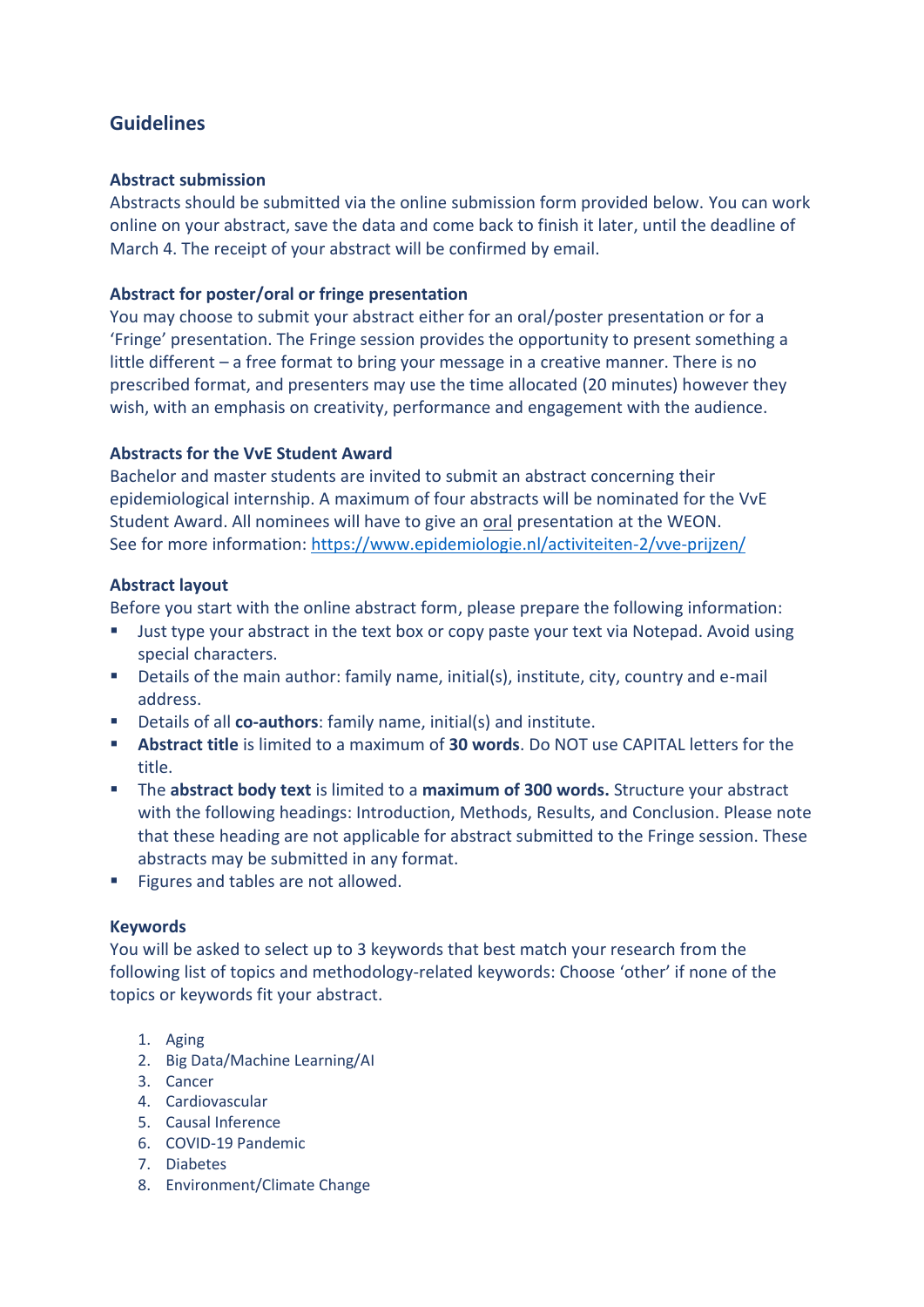- 9. Genetics
- 10. Global Health
- 11. Infectious Diseases
- 12. Lifestyle
- 13. Mental Health
- 14. Methods/Statistics
- 15. Molecular
- 16. Neurology
- 17. Obesity
- 18. Occupational
- 19. Pharmacoepidemiology
- 20. Prevention
- 21. Reproductive/Perinatal/Pediatric
- 22. Respiratory
- 23. Screening
- 24. Other

#### **Review process**

The WEON 2022 scientific committee will review the abstracts. The committee will contact authors by April 22nd, 2022 at the latest with formal acceptance or rejection notices in order to allow presenters sufficient time to register for the conference and make travel arrangements. All notifications will be sent to the e-mail address provided during the abstract submission process.

#### **Registration**

All accepted presenters must register for the conference before the deadline of the early registration May 7th, 2022. Presenters not registered by this date will not be included in the scientific program.

#### **Dissemination of abstracts**

All accepted abstracts will be published on the conference website.

## **Cancellation Policy**

Please do not submit an abstract if you are not confident that you will be able to attend the conference and present your work. If your abstract has been accepted for a presentation but extenuating circumstances prevent your attendance, we ask that you attempt to find another individual to make the presentation and notify us of this change as soon as possible. If cancellation becomes absolutely unavoidable, please contact us immediately so we can remove your presentation from the conference program.

## **General rules**

Abstract submission indicates acceptance of and compliance with the rules outlined below:

- Submission of an abstract constitutes a commitment by the presenting author to attend the conference and present the findings. If accepted, the presenting author is required to pay all costs associated with the conference.
- All co-authors have consented to be included as co-authors and they have read and approved the abstract and its contents. They permit the abstract to be published on the conference website upon acceptance.